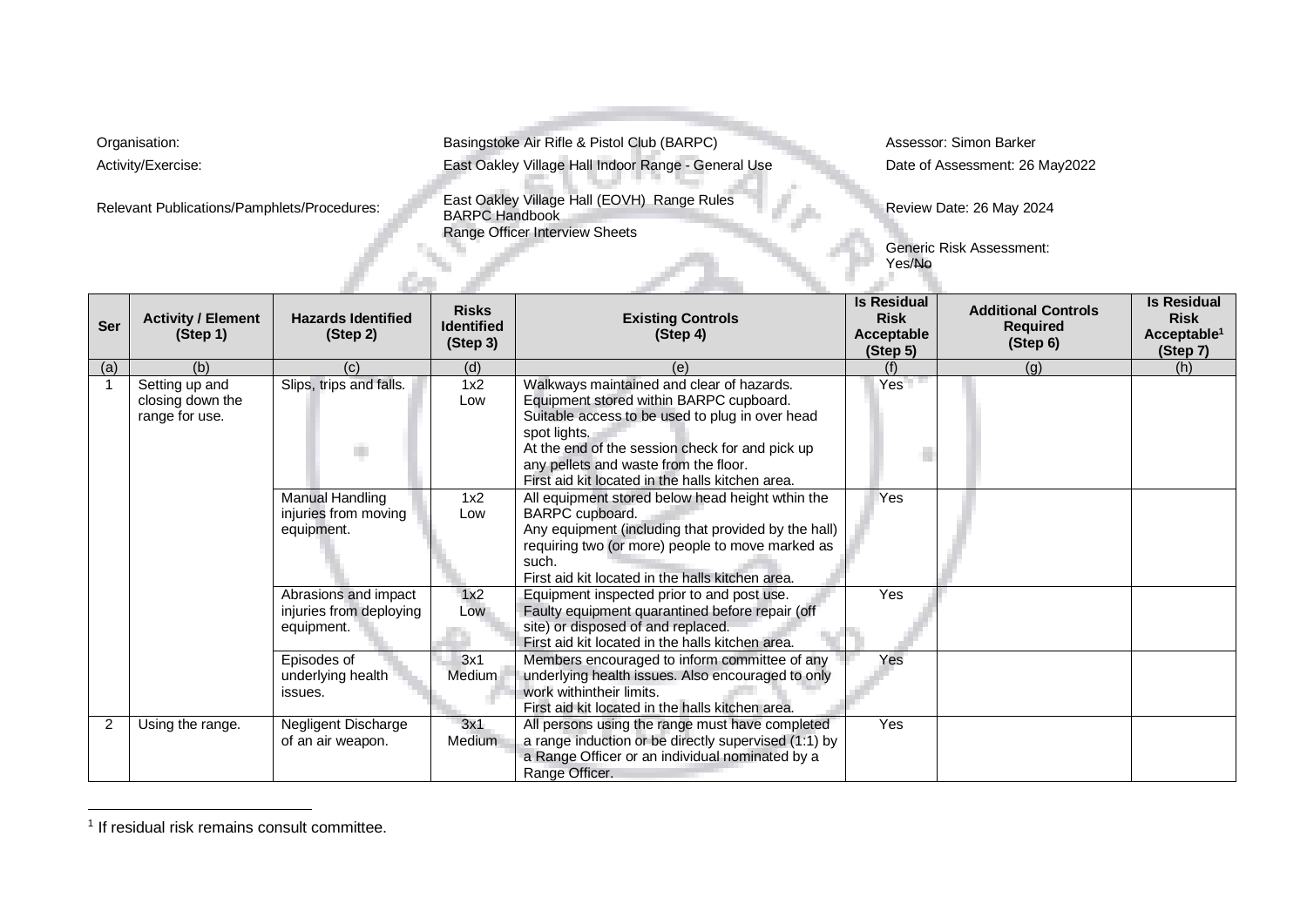| Ser | <b>Activity / Element</b><br>(Step 1) | <b>Hazards Identified</b><br>(Step 2) | <b>Risks</b><br><b>Identified</b><br>(Step 3) | <b>Existing Controls</b><br>(Step 4)                                                                                                                                                                                                                                                                                                                                                                                                                                                                                                                                                                                                                                                                                                                                                                                                                                                                                                                                                                                             | <b>Is Residual</b><br><b>Risk</b><br>Acceptable<br>(Step 5) | <b>Additional Controls</b><br><b>Required</b><br>(Step 6) | <b>Is Residual</b><br><b>Risk</b><br>Acceptable <sup>1</sup><br>(Step 7) |
|-----|---------------------------------------|---------------------------------------|-----------------------------------------------|----------------------------------------------------------------------------------------------------------------------------------------------------------------------------------------------------------------------------------------------------------------------------------------------------------------------------------------------------------------------------------------------------------------------------------------------------------------------------------------------------------------------------------------------------------------------------------------------------------------------------------------------------------------------------------------------------------------------------------------------------------------------------------------------------------------------------------------------------------------------------------------------------------------------------------------------------------------------------------------------------------------------------------|-------------------------------------------------------------|-----------------------------------------------------------|--------------------------------------------------------------------------|
| (a) | (b)                                   | $\overline{c}$                        | (d)                                           | (e)                                                                                                                                                                                                                                                                                                                                                                                                                                                                                                                                                                                                                                                                                                                                                                                                                                                                                                                                                                                                                              | (f)                                                         | (q)                                                       | (h)                                                                      |
|     |                                       |                                       |                                               | All members briefed on the following procedures;<br>-Guns to be transported unloaded and decocked.<br>-Muzzles to be kept pointing down at the ground<br>unless on the shooting line including when in<br>transit.<br>-Guns only to be loaded at the shooting line.<br>-No shouldering of rifles or aiming of guns<br>anywhere other than the shooting line.<br>-Fingers kept clear of triggers until ready to take<br>an aimed shot.<br>-Only rifles and pistols with a maximum power of<br>6ft/lbs may be used at EOVH.<br>-Once the shooter has taken their round of shots<br>at the target. The gun is to be left unloaded &<br>placed on the table, and the shooter is to step<br>back from the firing line.<br>-No alcohol is to be consumed prior to using the<br>range and shooters are not to be under the<br>influence of alcohol or drugs whilst using the<br>range.<br>Range Officers actively looking to reinforce these<br>points throughout use of the range.<br>First aid kit located in the halls kitchen area. |                                                             |                                                           |                                                                          |
|     |                                       | Ricochet.                             | 2x2<br>Medium                                 | Only lead, lead alloy, copper coated lead, zinc,<br>zinc alloy and frangible ammunition to be used on<br>the range.<br>Only rifles and pistols with a maximum power of<br>less than 6ft/lbs may be used at EOVH.<br>Targets are to be placed 10m from the shooting<br>line.<br>Targets to be placed within the pellet catcher,<br>which is mounted on the oversized metal back<br>plate.<br>Members are briefed that these measures only<br>reduce the risks posed by ricochets to a level<br>deemed ALARP by the Committee they do not<br>remove the risk and members are encouraged to<br>wear ballistic eye protection.<br>First aid kit located in the halls kitchen area.                                                                                                                                                                                                                                                                                                                                                   | Yes                                                         |                                                           |                                                                          |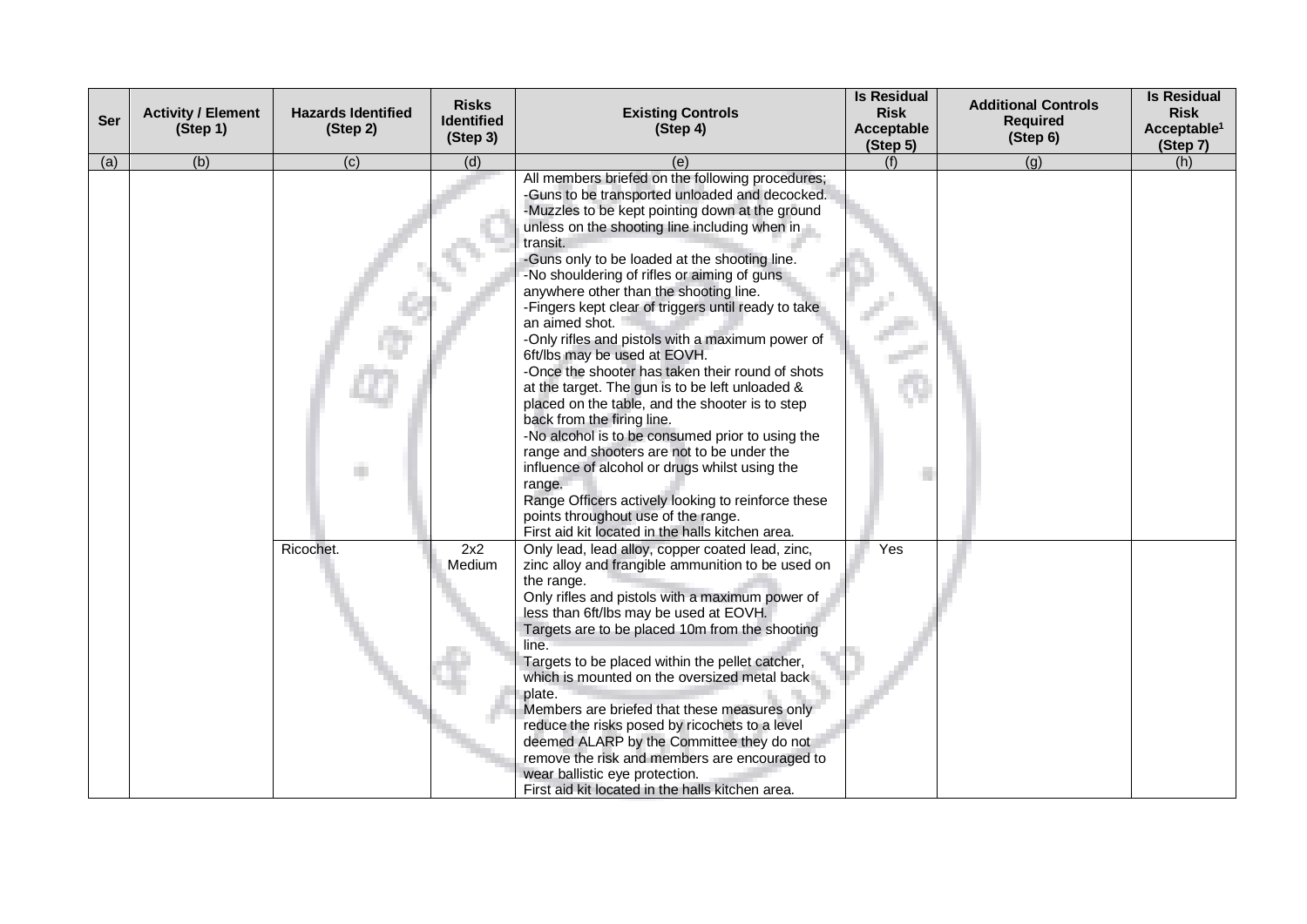| <b>Ser</b> | <b>Activity / Element</b><br>(Step 1) | <b>Hazards Identified</b><br>(Step 2)                             | <b>Risks</b><br><b>Identified</b><br>(Step 3) | <b>Existing Controls</b><br>(Step 4)                                                                                                                                                                                                                                                                                                                                                                                                                                                                                                                                                                                                                                                                                                                                                                                                                                                                               | <b>Is Residual</b><br><b>Risk</b><br>Acceptable<br>(Step 5) | <b>Additional Controls</b><br><b>Required</b><br>(Step 6) | <b>Is Residual</b><br><b>Risk</b><br>Acceptable <sup>1</sup><br>(Step 7) |
|------------|---------------------------------------|-------------------------------------------------------------------|-----------------------------------------------|--------------------------------------------------------------------------------------------------------------------------------------------------------------------------------------------------------------------------------------------------------------------------------------------------------------------------------------------------------------------------------------------------------------------------------------------------------------------------------------------------------------------------------------------------------------------------------------------------------------------------------------------------------------------------------------------------------------------------------------------------------------------------------------------------------------------------------------------------------------------------------------------------------------------|-------------------------------------------------------------|-----------------------------------------------------------|--------------------------------------------------------------------------|
| (a)        | (b)                                   | (c)                                                               | (d)                                           | (e)                                                                                                                                                                                                                                                                                                                                                                                                                                                                                                                                                                                                                                                                                                                                                                                                                                                                                                                | (f)                                                         | (g)                                                       | (h)                                                                      |
|            |                                       | Abrasions & Crush<br>injuries from piston<br>powered air weapons. | 2x1<br>Low                                    | Members are instructed in how to safely load<br>piston powered guns during the induction process<br>(maintaining control of the cocking lever and never<br>relying on mechanical devices).<br>Members also instructed on ensuring correct eye<br>relief for recoiling guns.<br>Range Officers are present to ensure these<br>processes are adhered to.<br>First aid kit located in the halls kitchen area.                                                                                                                                                                                                                                                                                                                                                                                                                                                                                                         | Yes                                                         |                                                           |                                                                          |
|            |                                       | Persons straying into<br>the range area.                          | 3x1<br>Medium                                 | The range is enclosed within EOVH.<br>The main point of access onto the range is behind<br>the shooting line.<br>The fire exit door at the side of the range is to be<br>kept closed when the range is in use (not<br>openable from the outside).<br>The range is controlled by an authorised Range<br>Officer and is only made live once they are certain<br>no one is forward of the shooting line. Using he<br>red light to indicate that the range is live.<br>Once the last shooter has completed their round,<br>and all guns are placed back on the table. They<br>call clear and check that all others are also clear.<br>Once it is safe the light is changed to green,<br>indicating that it is safe to move forward of the<br>shooting line.<br>If someone does stray into the range area the<br>Range Officer will signal an immediate cease fire.<br>First aid kit located in the halls kitchen area. | Yes                                                         |                                                           |                                                                          |
|            |                                       | Freezing injuries from<br>CO <sub>2</sub> .                       | 1x1<br>Low                                    | Members are briefed during the induction of the<br>inherent risk of a freezing injury caused by a<br>recently used CO2 cartridge and to avoid handling<br>them with bare hands.<br>- First aid kit located in the halls kitchen area.                                                                                                                                                                                                                                                                                                                                                                                                                                                                                                                                                                                                                                                                              | Yes                                                         |                                                           |                                                                          |
|            |                                       | Injuries resulting from<br>high pressure air<br>(HPA) leaks.      | 3x1<br>Meium                                  | Recharging of guns from HPA bottles and pumps<br>is only to be conducted away from the shooting<br>line.<br>Recharging of guns is only to be carried out by a<br>competent adult.<br>HPA bottle are to be stored at ground level when<br>not in use.                                                                                                                                                                                                                                                                                                                                                                                                                                                                                                                                                                                                                                                               | <b>Yes</b>                                                  |                                                           |                                                                          |